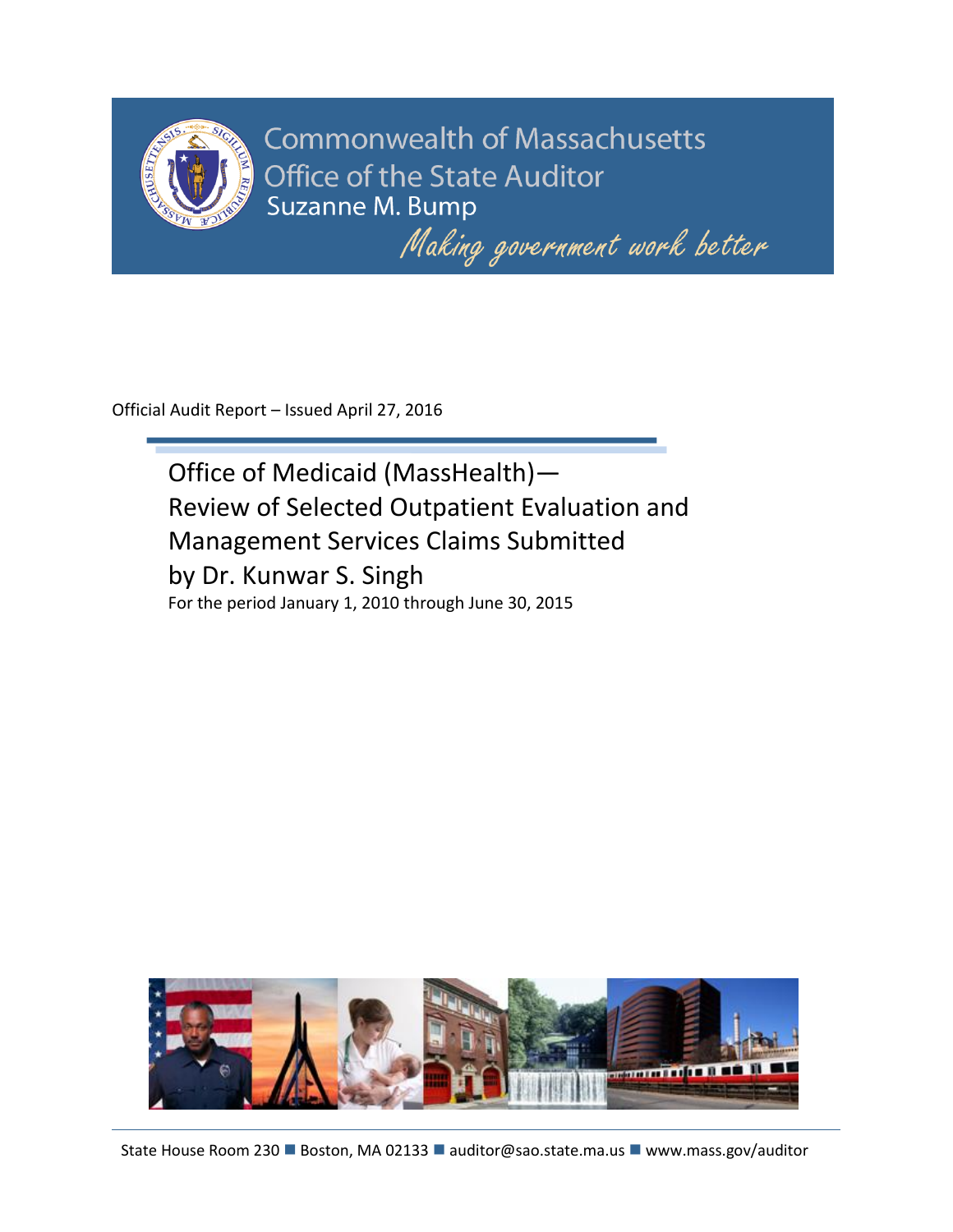

**Commonwealth of Massachusetts Office of the State Auditor Suzanne M. Bump** 

Making government work better

April 27, 2016

Kunwar Singh, MD, Medical Director Primary Care Family Center 1127 Salem Street Malden, MA 02148

Dear Dr. Singh:

I am pleased to provide this performance audit of claims you submitted to the Office of Medicaid (MassHealth) for selected outpatient evaluation and management services. This report details the audit objectives, scope, methodology, finding, and recommendations for the audit period, January 1, 2010 through June 30, 2015. My audit team discussed the contents of this report with you and employees of your practice, whose comments are reflected in this report.

I would also like to express my appreciation to you and your staff for the cooperation and assistance provided to my staff during the audit.

Sincerely,

Suzanne M. Bump Auditor of the Commonwealth

cc: Marylou Sudders, Secretary, Executive Office of Health and Human Services (EOHHS) Daniel Tsai, Assistant Secretary and Director, MassHealth Alda Rego, Assistant Secretary, EOHHS, Administration and Finance Teresa Reynolds, Executive Assistant to Secretary Sudders Joan Senatore, Office of Medicaid, Compliance and Program Integrity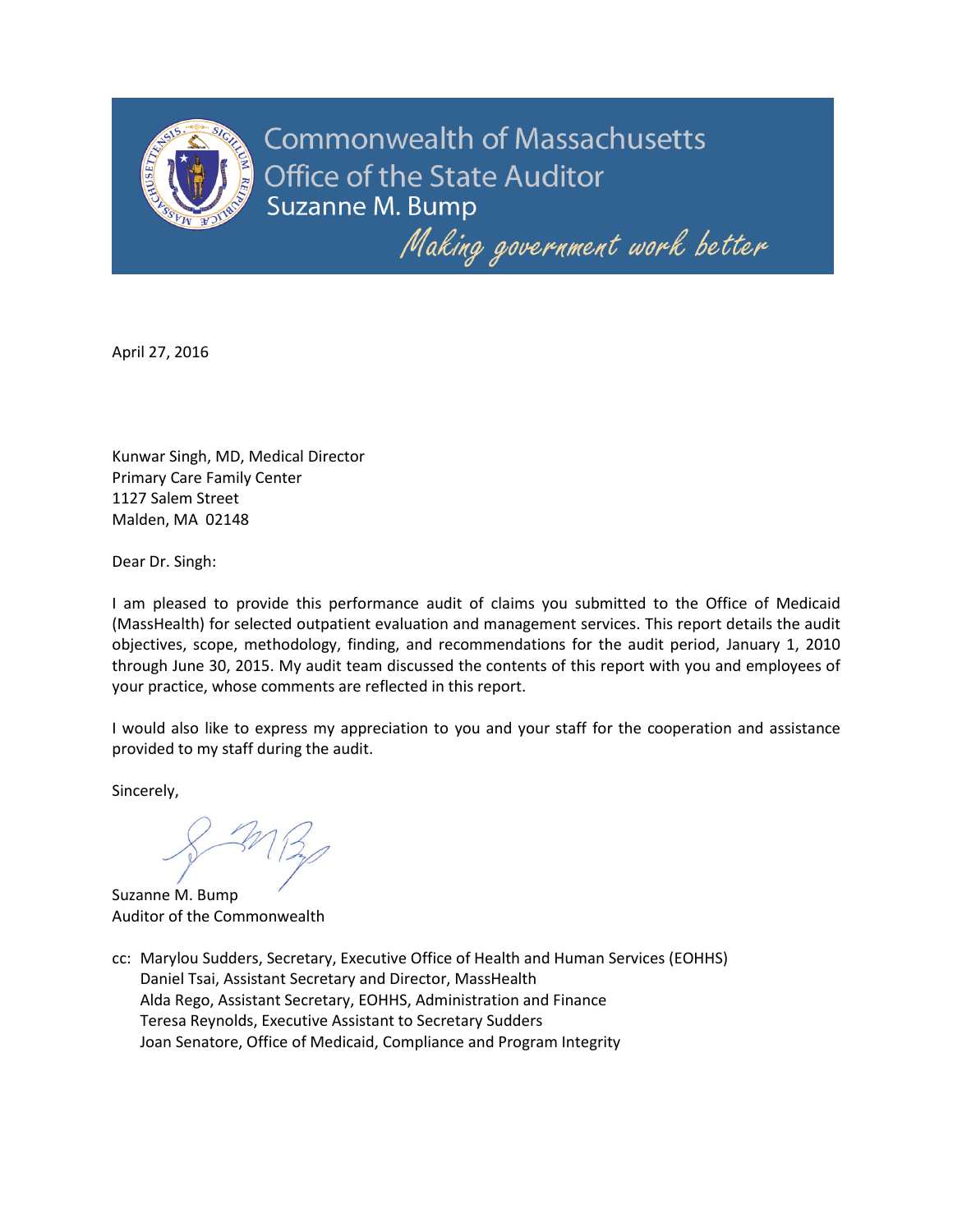# **TABLE OF CONTENTS**

| 1. Dr. Kunwar Singh improperly billed for evaluation and management services totaling approximately |  |
|-----------------------------------------------------------------------------------------------------|--|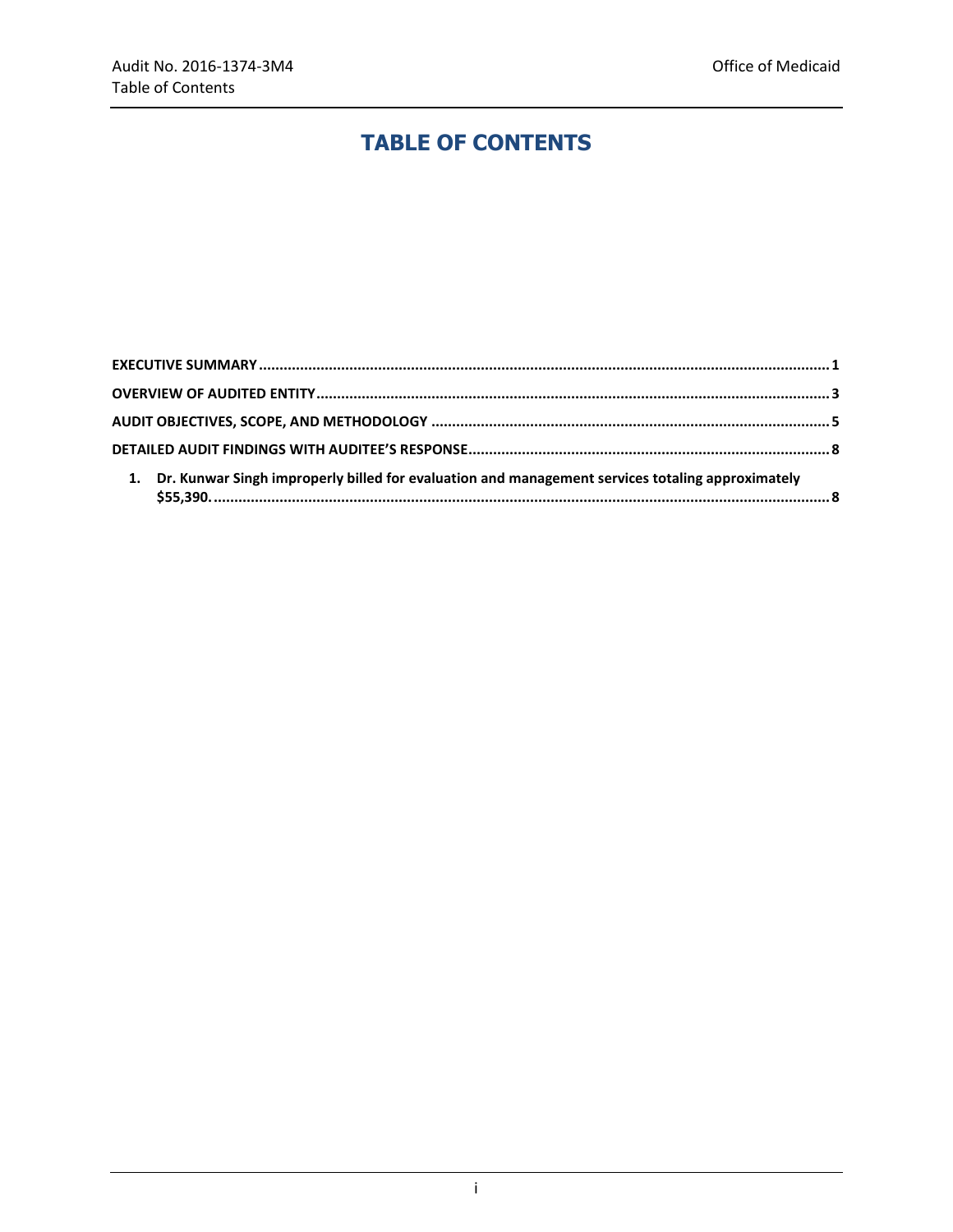# **LIST OF ABBREVIATIONS**

| <b>CMR</b>   | Code of Massachusetts Regulations                                                       |  |  |
|--------------|-----------------------------------------------------------------------------------------|--|--|
| <b>CMS</b>   | <b>Centers for Medicare and Medicaid Services</b>                                       |  |  |
| CPT Codebook | American Medical Association's Current Procedural Terminology Professional Edition 2014 |  |  |
| E/M          | evaluation and management                                                               |  |  |
| <b>OSA</b>   | Office of the State Auditor                                                             |  |  |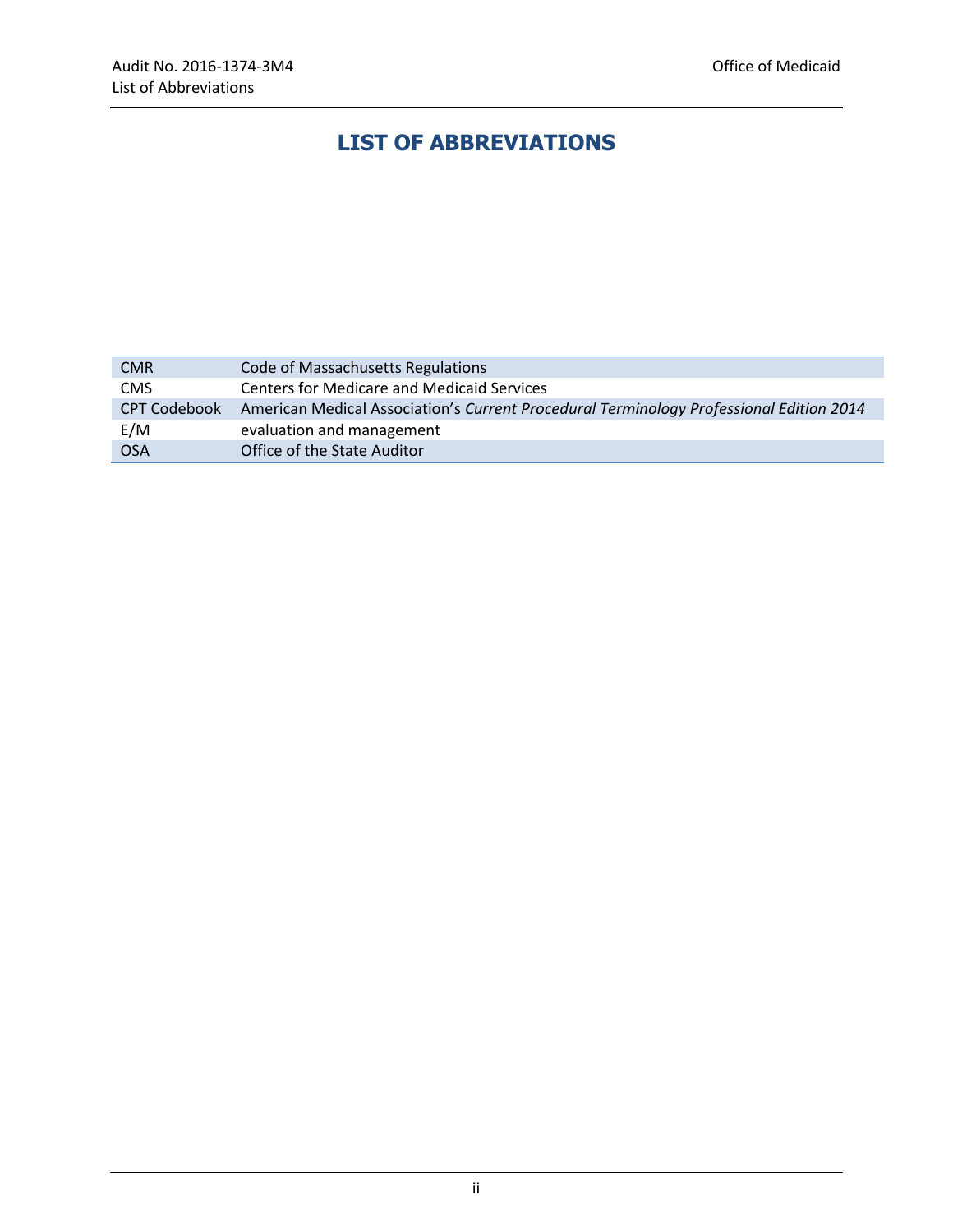$\overline{a}$ 

## **EXECUTIVE SUMMARY**

<span id="page-4-0"></span>Under Chapter 118E of the Massachusetts General Laws, the Executive Office of Health and Human Services is responsible for the administration of the state's Medicaid program, known as MassHealth. MassHealth provides access to healthcare services to approximately 1.9 million eligible low- and moderate-income children, families, seniors, and people with disabilities annually. In fiscal year 2015, MassHealth paid healthcare providers more than \$13 billion, of which approximately 50%<sup>1</sup> was funded by the Commonwealth. Medicaid expenditures represent approximately 38% of the Commonwealth's total annual budget.

The Office of the State Auditor (OSA) has conducted an audit of selected outpatient evaluation and management (E/M) claims paid to Dr. Kunwar Singh for the period January 1, 2010 through June 30, 2015. During this period, Dr. Singh was paid approximately \$199,000 to provide outpatient E/M services for 296 MassHealth members. The purpose of this audit was to determine whether Dr. Singh billed MassHealth for E/M services using appropriate procedure codes and whether he properly documented E/M services in member medical records in accordance with applicable laws, rules, and regulations.

The audit was conducted as part of OSA's ongoing independent statutory oversight of the state's Medicaid program. Several of our previously issued audit reports disclosed significant weaknesses in MassHealth's claim-processing system, which resulted in millions of dollars in unallowable and potentially fraudulent claim payments. As with any government program, public confidence is essential to the success and continued support of the state's Medicaid program.

Based on our audit, we have concluded that Dr. Singh improperly billed MassHealth for E/M services totaling approximately \$55,390.

<sup>1.</sup> During the federal government's fiscal year 2015, the Federal Medical Assistance Percentage for Massachusetts was 50%.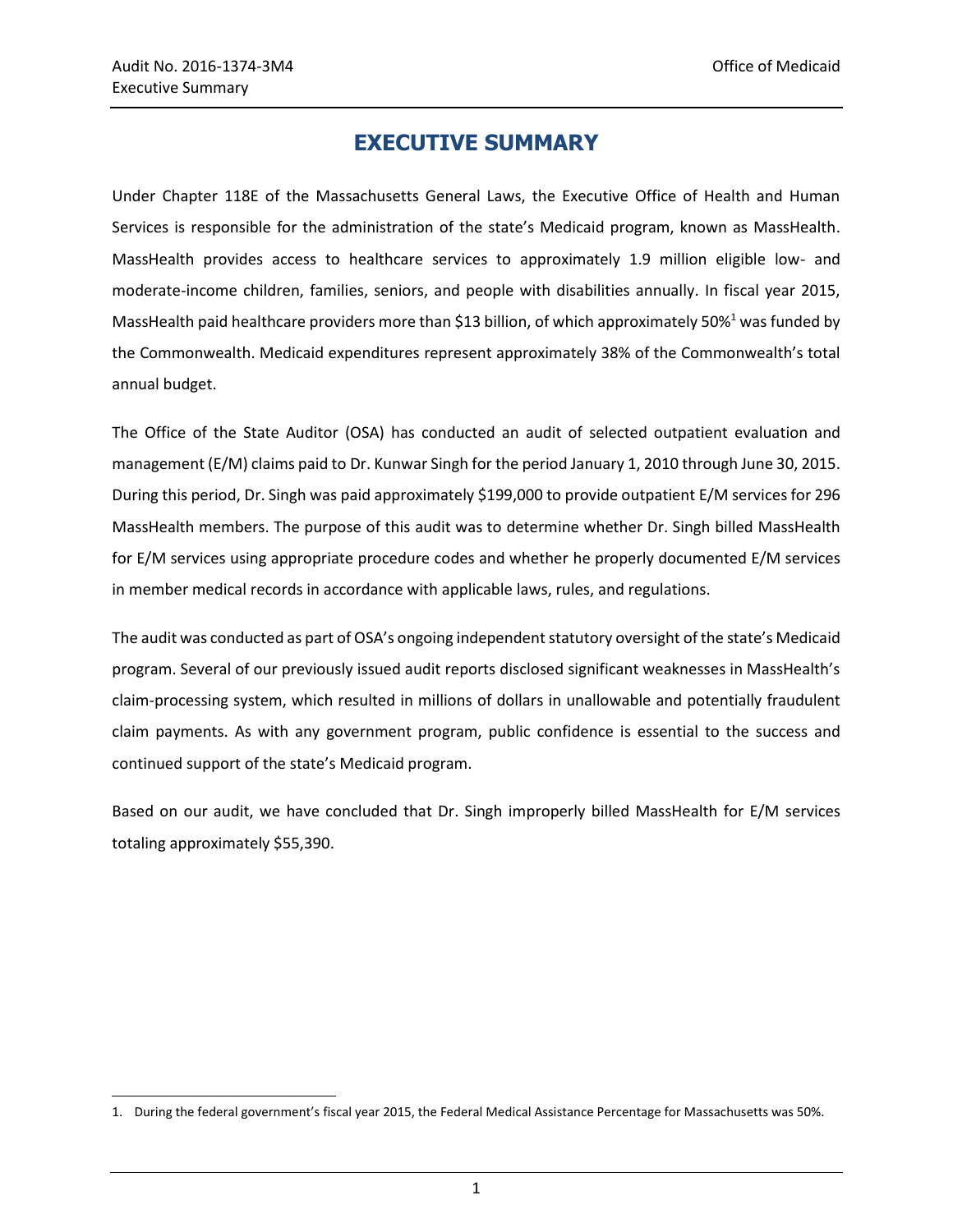| Finding 1<br>Page 8               | Dr. Singh improperly billed for E/M services totaling approximately \$55,390.                                                                                                                                                                                |
|-----------------------------------|--------------------------------------------------------------------------------------------------------------------------------------------------------------------------------------------------------------------------------------------------------------|
| <b>Recommendations</b><br>Page 11 | 1. Dr. Singh should collaborate with MassHealth to repay the approximately \$55,390 in<br>improper payments he received from the upcoding of claims.                                                                                                         |
|                                   | Dr. Singh should develop internal controls to ensure that his claims are not upcoded for<br>2.<br>E/M services. At a minimum, these controls should ensure that his billing staff has<br>sufficiently reviewed required documentation to support each claim. |

Below is a summary of our finding and recommendations, with links to each page listed.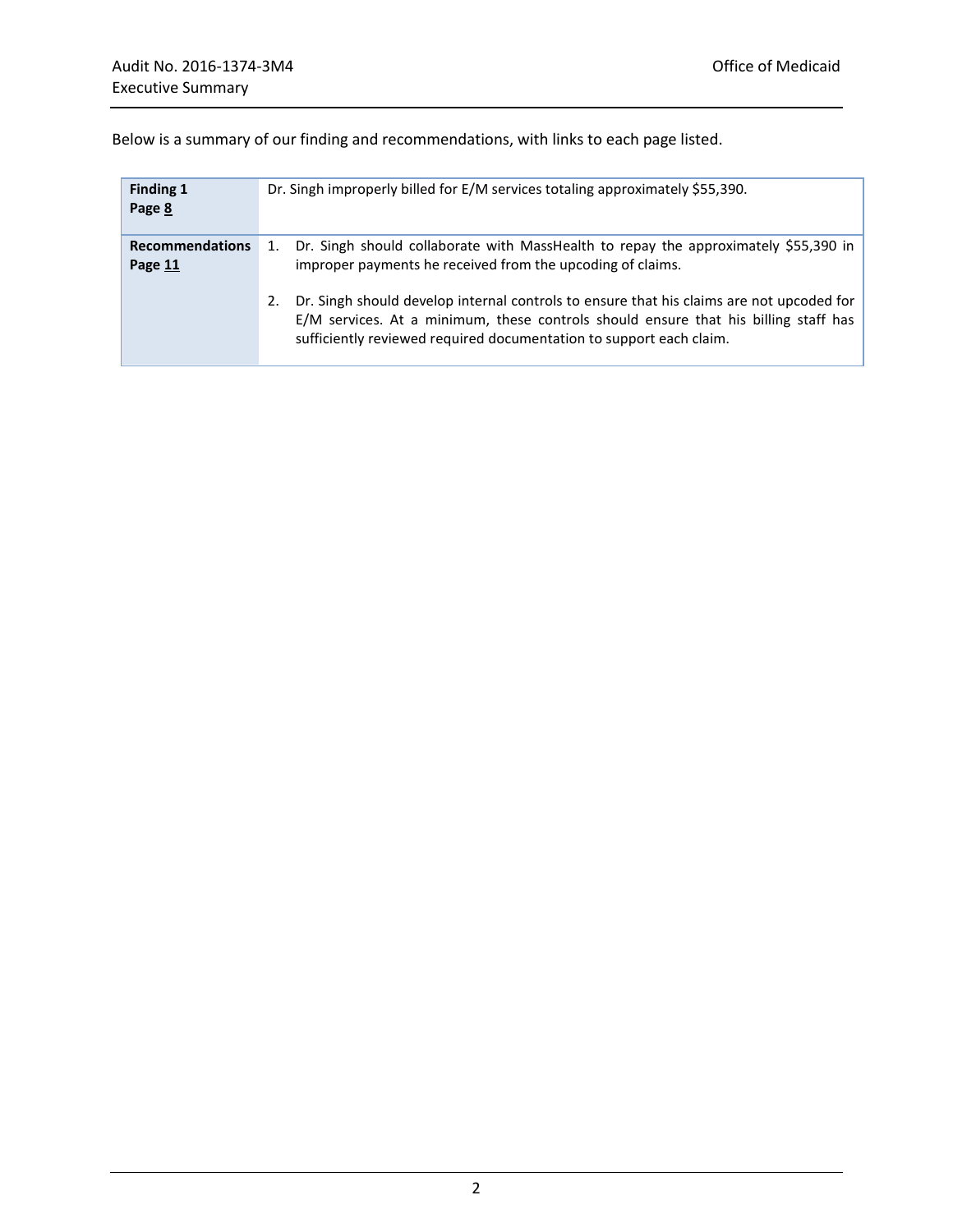## **OVERVIEW OF AUDITED ENTITY**

<span id="page-6-0"></span>Under Chapter 118E of the Massachusetts General Laws, the Executive Office of Health and Human Services is responsible for the administration of the state's Medicaid program, known as MassHealth. From January 1, 2010 through June 30, 2015, MassHealth paid approximately \$514.3 million to physicians for outpatient evaluation and management (E/M) services for 1,117,520 members, as detailed below.

| <b>Calendar Year</b> | <b>Amount Paid</b> | <b>Members Served</b>    | <b>Number of Claims</b> |
|----------------------|--------------------|--------------------------|-------------------------|
| 2010                 | \$70,804,770       | 453,775                  | 2,120,210               |
| 2011                 | 75,438,370         | 462,043                  | 2,154,605               |
| 2012                 | 77,227,950         | 470,731                  | 2,221,428               |
| 2013                 | 115,620,192        | 482,281                  | 2,359,256               |
| 2014                 | 122,431,879        | 565,563                  | 2,523,865               |
| $2015*$              | 52,734,050         | 414,509                  | 1,494,281               |
| <b>Total</b>         | \$514,257,211      | $2,848,902$ <sup>+</sup> | 12,873,645              |

## **Outpatient E/M Services**

\* Data for this year are from January 1, 2015 through June 30, 2015, the end of our audit period.

† Of these 2,848,902 members, the unduplicated count is 1,117,520.

Dr. Kunwar Singh is a certified MassHealth service provider located in Malden, Massachusetts, who received \$311,427 from MassHealth during the audit period for the following services:

| <b>Services Provided</b>  | <b>Amount Paid</b> |
|---------------------------|--------------------|
| <b>Medical Services</b>   | \$258,430          |
| Laboratory                | 33,094             |
| <b>Physician Services</b> | 15,682             |
| Surgery                   | 2,186              |
| Other                     | 2,012              |
| Radiology                 | 23                 |
| Total                     |                    |
|                           |                    |

## **All Services Provided by Dr. Singh**

Our audit focused on E/M claims for outpatient office visits for new or established members. Specifically, we selected procedure codes 99205 (initial patient visit) and 99215 (established patient visit), which are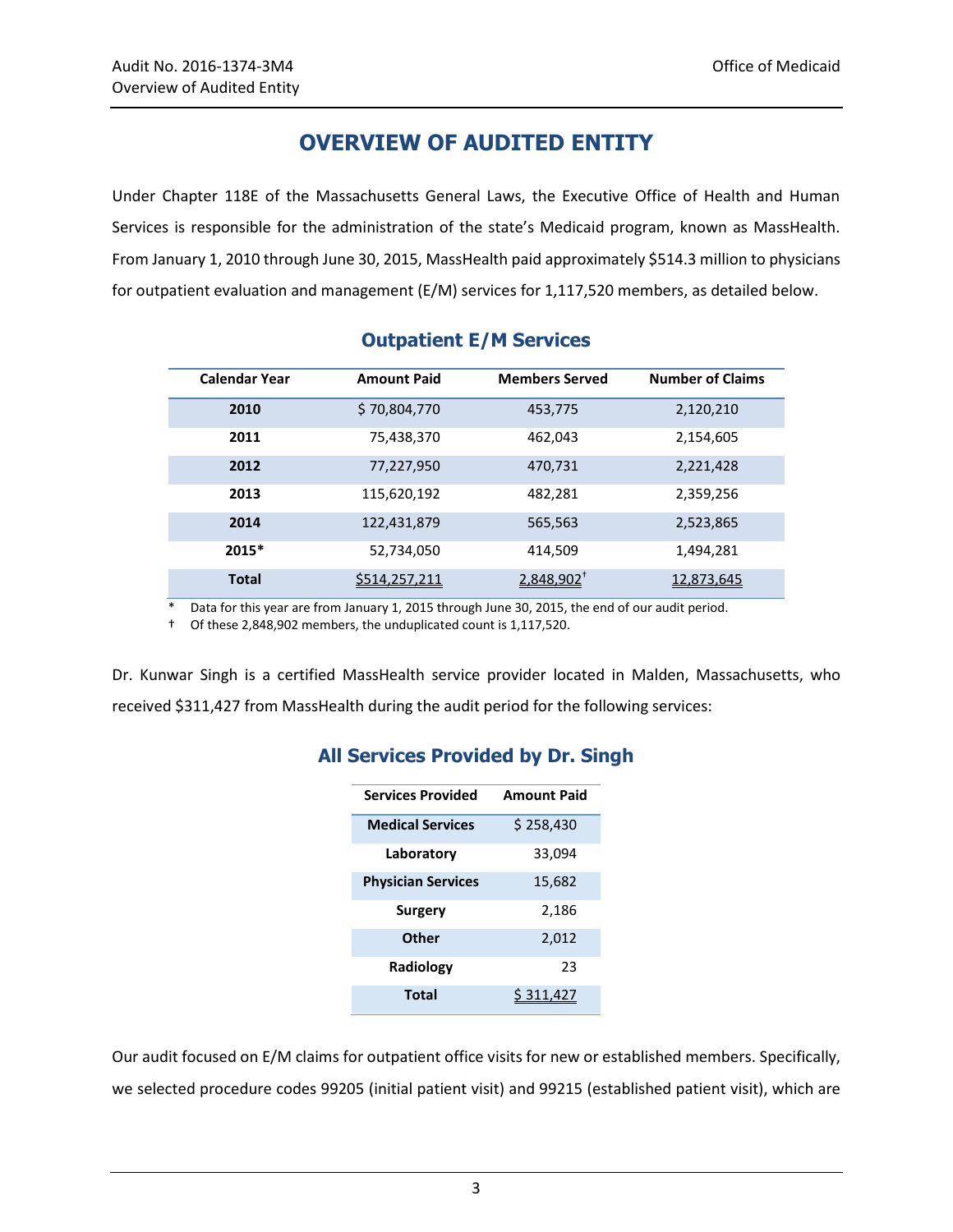for high-complexity cases. These claims totaled \$143,592 during the audit period and are included in the Medical Services and Physician Services categories above.

#### **E/M Services**

Based on the American Medical Association's *Current Procedural Terminology Professional Edition 2014* (the CPT Codebook), $^2$  patient visits and consultations are billed using E/M procedure codes. For new and established patients, E/M services provided in an outpatient setting are billed using 10 specifically defined E/M procedure codes.<sup>3</sup> The more complex the services, the more the physician is compensated. For example, when a new patient presents with a minor problem (e.g., sunburn) requiring straightforward medical decision-making, the CPT Codebook directs providers to bill using E/M procedure code 99201. MassHealth pays physicians \$45.56 for this service. In contrast, when a new patient presents with a moderate- to high-severity problem (e.g., treatment for chronic obstructive pulmonary disease) requiring highly complex medical decision-making, the CPT Codebook directs providers to bill using E/M procedure code 99205. MassHealth pays physicians \$214.52 for this service. Medical providers must select the E/M procedure code that best represents the services rendered, giving consideration to the following seven factors:



 $\overline{a}$ 2. This was the latest version applicable during our audit period.

<sup>3.</sup> The CPT Codebook defines five E/M procedure codes for services provided to new patients (99201–99205) and five for services provided to established patients (99211–99215).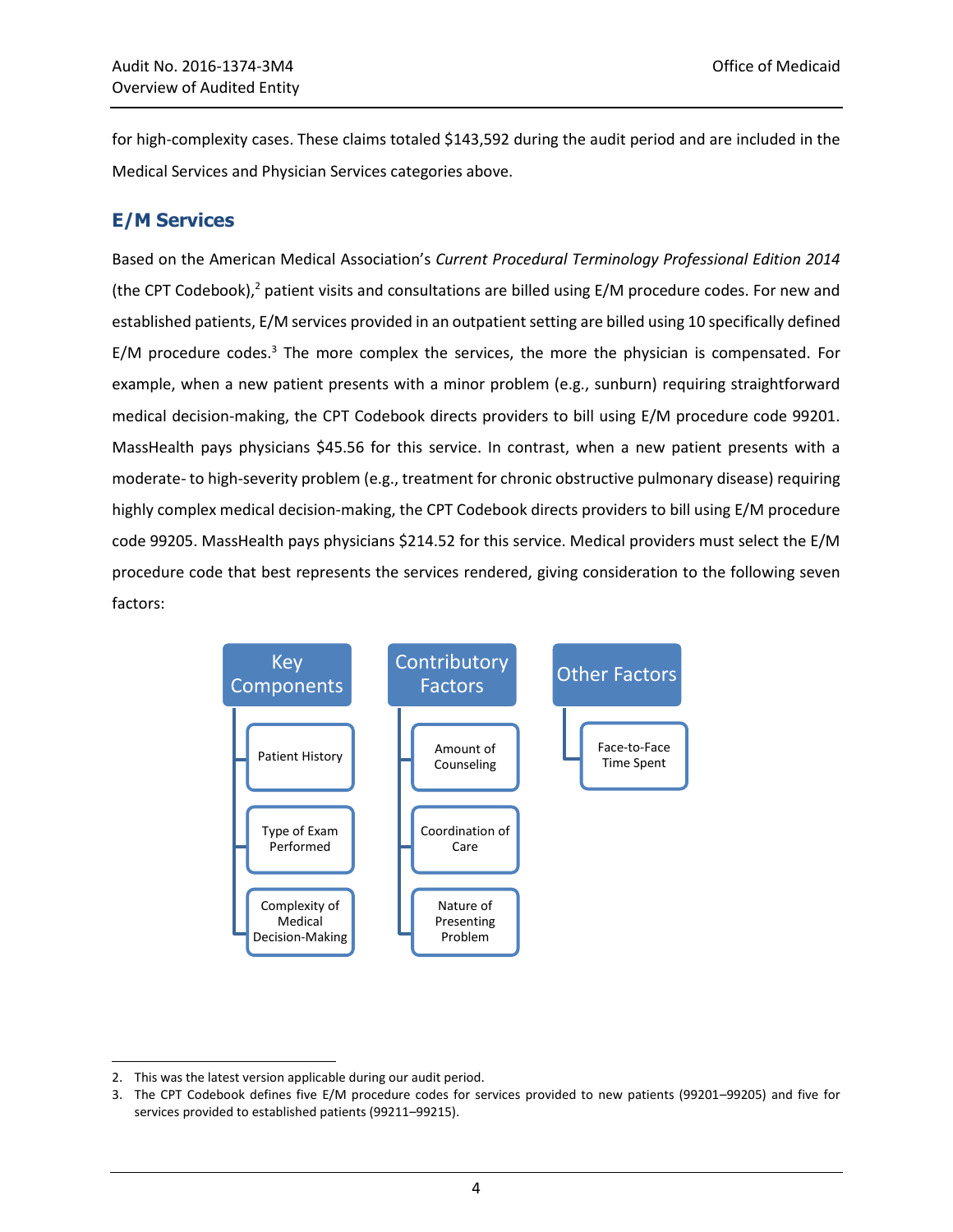# **AUDIT OBJECTIVES, SCOPE, AND METHODOLOGY**

<span id="page-8-0"></span>In accordance with Section 12 of Chapter 11 of the Massachusetts General Laws, the Office of the State Auditor (OSA) has conducted a performance audit of selected outpatient evaluation and management (E/M) claims for services provided to MassHealth members by Dr. Kunwar Singh for the period January 1, 2010 through June 30, 2015.

We conducted this performance audit in accordance with generally accepted government auditing standards. Those standards require that we plan and perform the audit to obtain sufficient, appropriate evidence to provide a reasonable basis for our findings and conclusions based on our audit objectives. We believe that the evidence obtained provides a reasonable basis for our findings and conclusions based on our audit objectives.

Below is our audit objective, indicating the question we intended our audit to answer, the conclusion we reached regarding the objective, and where the objective is discussed in the audit finding.

| <b>Objective</b>                                                                                                                                     | <b>Conclusion</b> |
|------------------------------------------------------------------------------------------------------------------------------------------------------|-------------------|
| Did Dr. Singh bill for outpatient E/M services provided to MassHealth members using<br>procedure codes that reflected the level of service provided? | No; see Finding 1 |

## **Auditee Selection**

Medicare and Medicaid audits conducted by federal and state agencies have identified instances of fraud in claims submitted for E/M services. One type of fraud uncovered was "upcoding." Upcoding occurs when providers bill for E/M services using a procedure code designated for highly complex, high-severity medical conditions even though the medical condition presented was self-limited (minor), requiring straightforward decision-making. For example, the federal Office of the Inspector General published the following information in its study Coding Trends of Medicare Evaluation and Management Services, issued May 2012:

In 2010, nearly 370 million E/M services were provided by approximately 442,000 physicians nationwide. . . . Among these physicians, 1,669 billed the 2 highest level E/M codes within a visit type [e.g. outpatient/inpatient/new/established] at least 95 percent of the time. These 1,669 physicians represented less than 1 percent of all physicians who performed E/M services in 2010. These physicians substantially differed from others in their billing of E/M codes.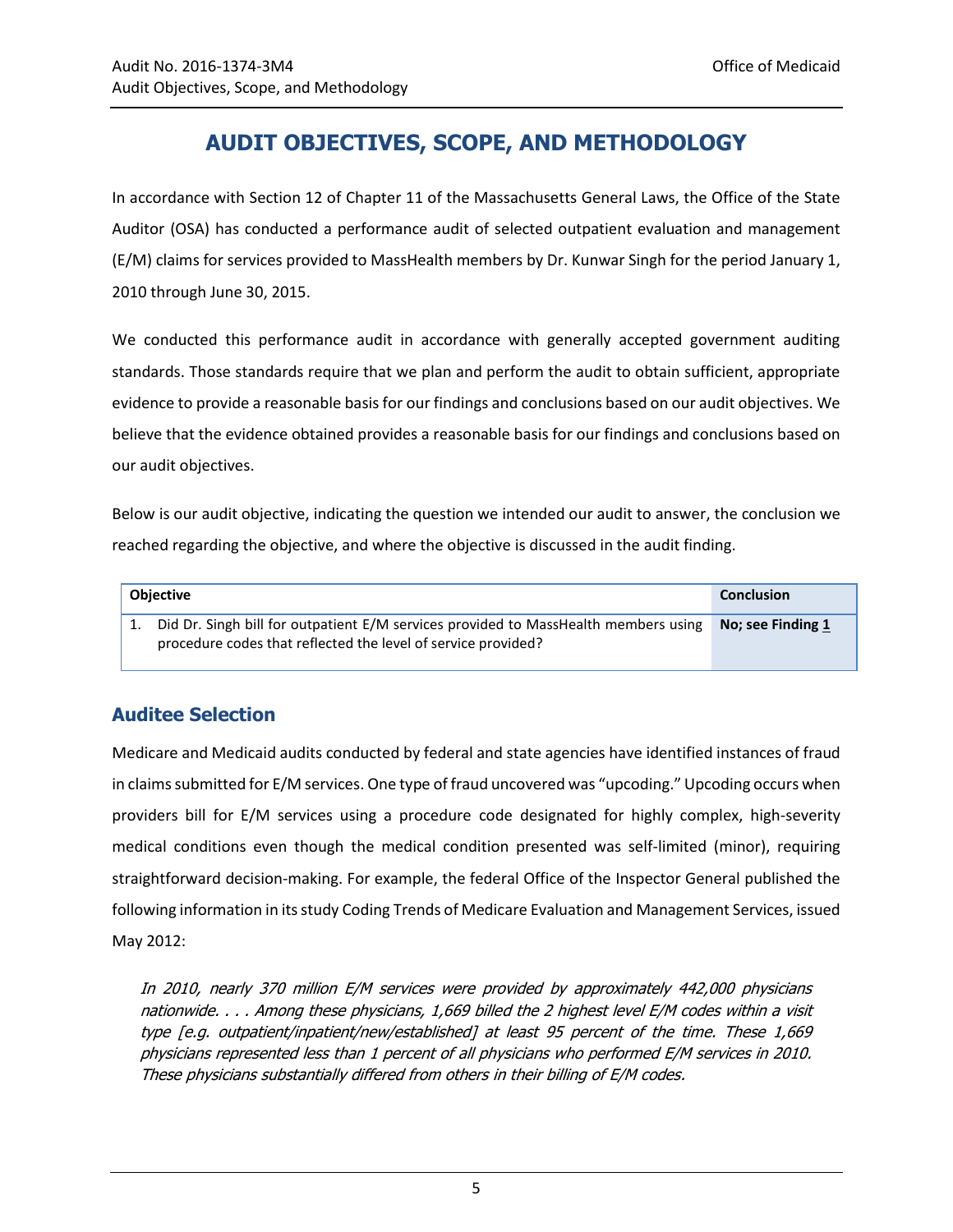As stated above, MassHealth paid physicians approximately \$514.3 million for outpatient E/M services during our audit period for visits by new or established patients. Because of the large total amount of these expenditures and because audits conducted by federal and other state agencies have identified fraud in claims for E/M services, OSA is conducting a series of audits focusing on providers of such services. We performed data analytics on these E/M claims to identify (1) the frequency and cost of services performed by providers of E/M services and (2) service trends and billing anomalies indicating potential fraud, waste, and abuse. Our data analytics identified the providers who billed for the highest-paying E/M services most often. We selected Dr. Singh for audit because, using data analytics, we determined that he billed the highest-paying E/M procedure code, 99215, about 68% of the time, whereas on average, physicians during this same period billed it about 5% of the time, as illustrated below.



#### **Methodology**

To achieve our audit objective, we reviewed applicable state and federal laws, rules, and regulations; MassHealth Provider Bulletins and Transmittal Letters; MassHealth's All Provider Manual; and the Centers for Medicare and Medicaid Services' *Documentation Guidelines for Evaluation and Management (E/M) Services*.

Also, we requested, and received when available, the following documentation from Dr. Singh:

- employee manual
- training documentation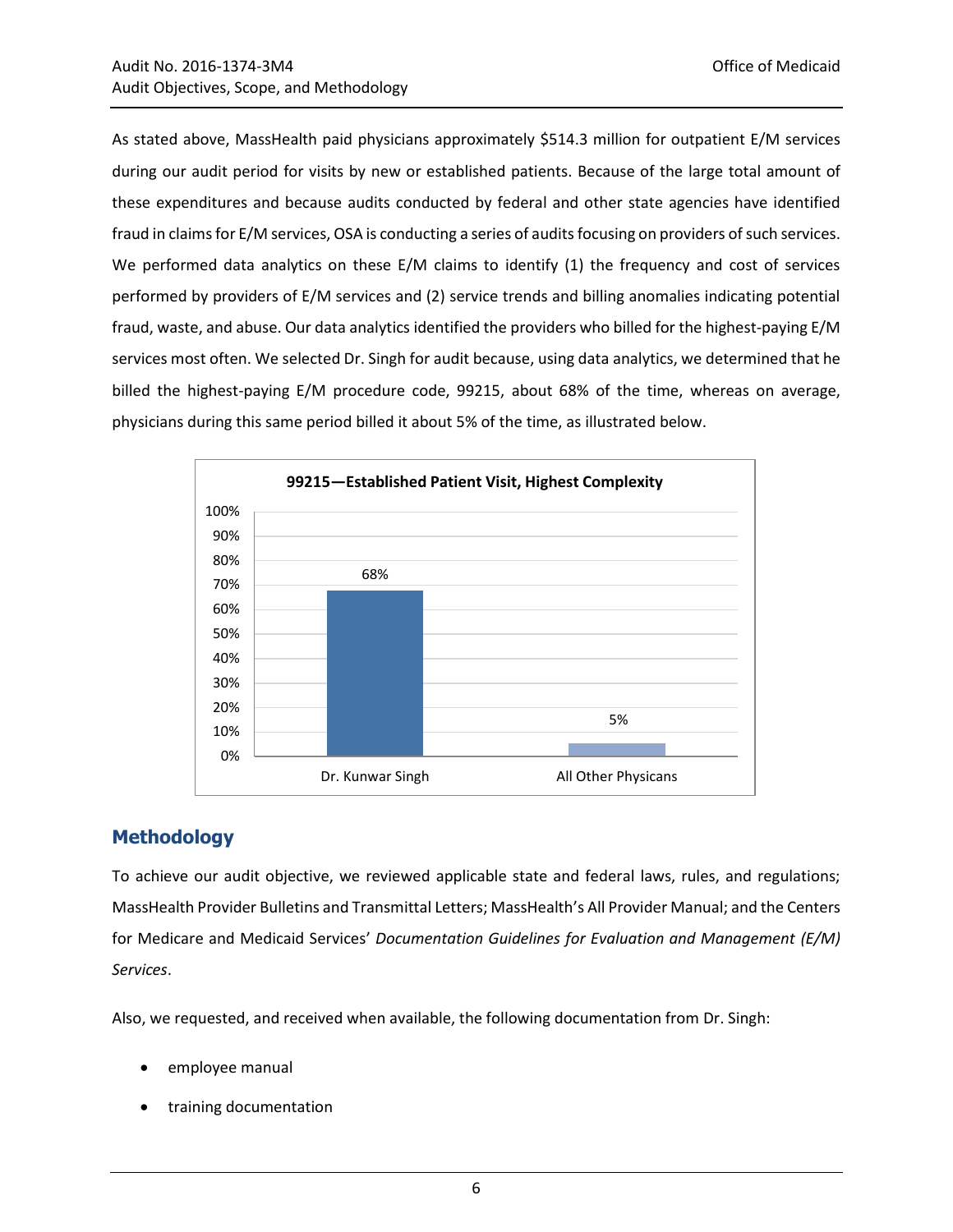- policies and procedures for processing claims
- contract with MassHealth
- patient medical records

We attempted to test the internal control in which the billing clerk reviews each claim for compliance with MassHealth regulations before submission for payment, to ensure that outpatient E/M services had the appropriate documentation, and denote any noncompliance issues. Specifically, we requested from Dr. Singh a list and description of these noncompliance claim issues identified and resolved by his billing clerk. However, through discussions and a review, we did not find any evidence that this internal control existed. Although we were unable to perform our planned testing of this relevant control, we still achieved our audit objectives by increasing the number of claims tested to reflect the highest level of risk.

We performed a review of MassHealth member medical records. We selected a statistically random sample of 60 of the 1,086 E/M claims for procedure codes 99205 and 99215 from the audit period to determine whether services billed were upcoded. To make this decision, we reviewed documentation regarding the sampled members' presenting problems and medical and billing histories. For this statistical sample, we projected the error rate to the population.

We assessed the reliability of the MassHealth data in the Medicaid Management Information System, which is maintained by the Executive Office of Health and Human Services. As part of this assessment, we reviewed existing information, tested selected system controls, and interviewed knowledgeable agency officials about the data. Additionally, we performed validity and integrity tests on all claim data, including (1) testing for missing data, (2) scanning for duplicate records, (3) testing for values outside a designated range, (4) looking for dates outside specific time periods, and (5) tracing a sample of claims queried to source documents. Based on the analysis conducted, we determined that the data obtained were sufficiently reliable for the purposes of this report.

Based on the evidence we gathered to form a conclusion on our objectives, we believe that all audit work, in particular the work referred to above, taken as a whole is relevant, valid, reliable, and sufficient and that it supports the finding and conclusion reached in this report.

7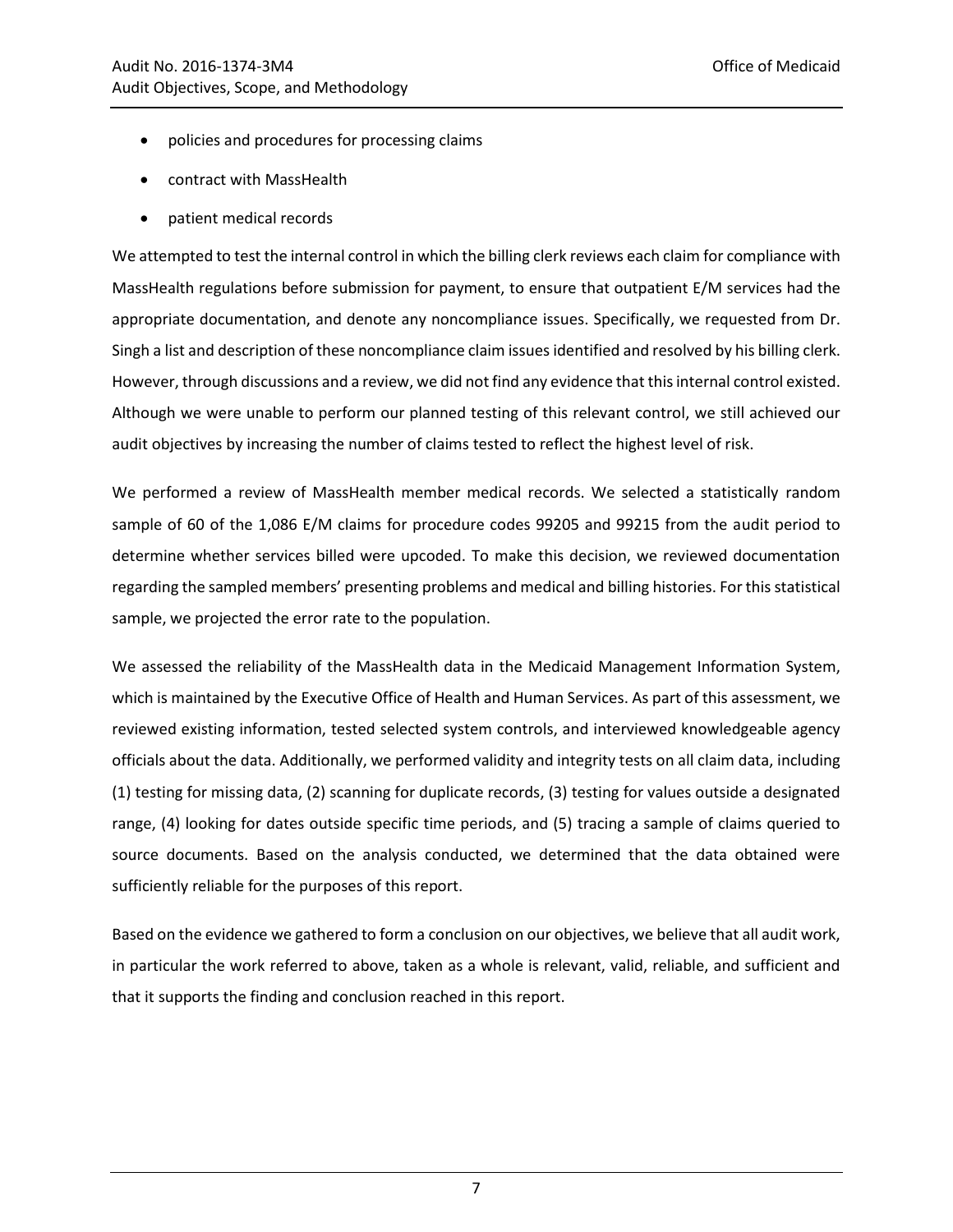## <span id="page-11-0"></span>**DETAILED AUDIT FINDINGS WITH AUDITEE'S RESPONSE**

#### <span id="page-11-1"></span>**1. Dr. Kunwar Singh improperly billed for evaluation and management services totaling approximately \$55,390.**

Dr. Kunwar Singh did not use the correct procedure codes when billing for outpatient evaluation and management (E/M) services. Specifically, Dr. Singh billed routine, less-complex cases using codes that were designated for high-complexity cases. This billing practice is referred to as upcoding. Dr. Singh's upcoding of E/M services resulted in improper payments totaling approximately \$55,390.

We tested a random, statistical sample of 60 out of 1,086 claims paid during the audit period for procedure codes 99205 and 99215 in order to project the potential problem to the population. Of these 60 claims, we identified 50 as billed using an incorrect procedure code. These 50 claims were billed using E/M procedure codes 99205 and 99215, but Dr. Singh's medical records did not contain documentation as to the nature, extent, and medical necessity of care provided to the member in order to justify using those codes.

E/M codes 99205 and 99215 are used for moderately to highly severe and complex cases. However, the 50 improper claims were for minor- or low-complexity cases. For example, Dr. Singh billed E/M code 99215 for minor medical conditions such as coughs / sore throats and headaches. In some instances, Dr. Singh improperly billed 99215 for follow-up visits that by nature would not require a high level of decisionmaking because that would have been performed at the initial visits. Dr. Singh should have billed for these types of services using lower-level E/M procedure codes 99211 through 99213.

We projected our results to the population of claims for procedure codes 99205 and 99215 using a confidence level of 90% and a tolerable error rate of 10.32%, resulting in projected overpayments of approximately \$55,390 during the audit period.

#### **Authoritative Guidance**

MassHealth has issued regulations to ensure that claims paid for medical services reflect actual services provided. Specifically, Section 450.223(C) of Title 130 of the Code of Massachusetts Regulations (CMR) indicates that providers entering into a contract with MassHealth agree to the following: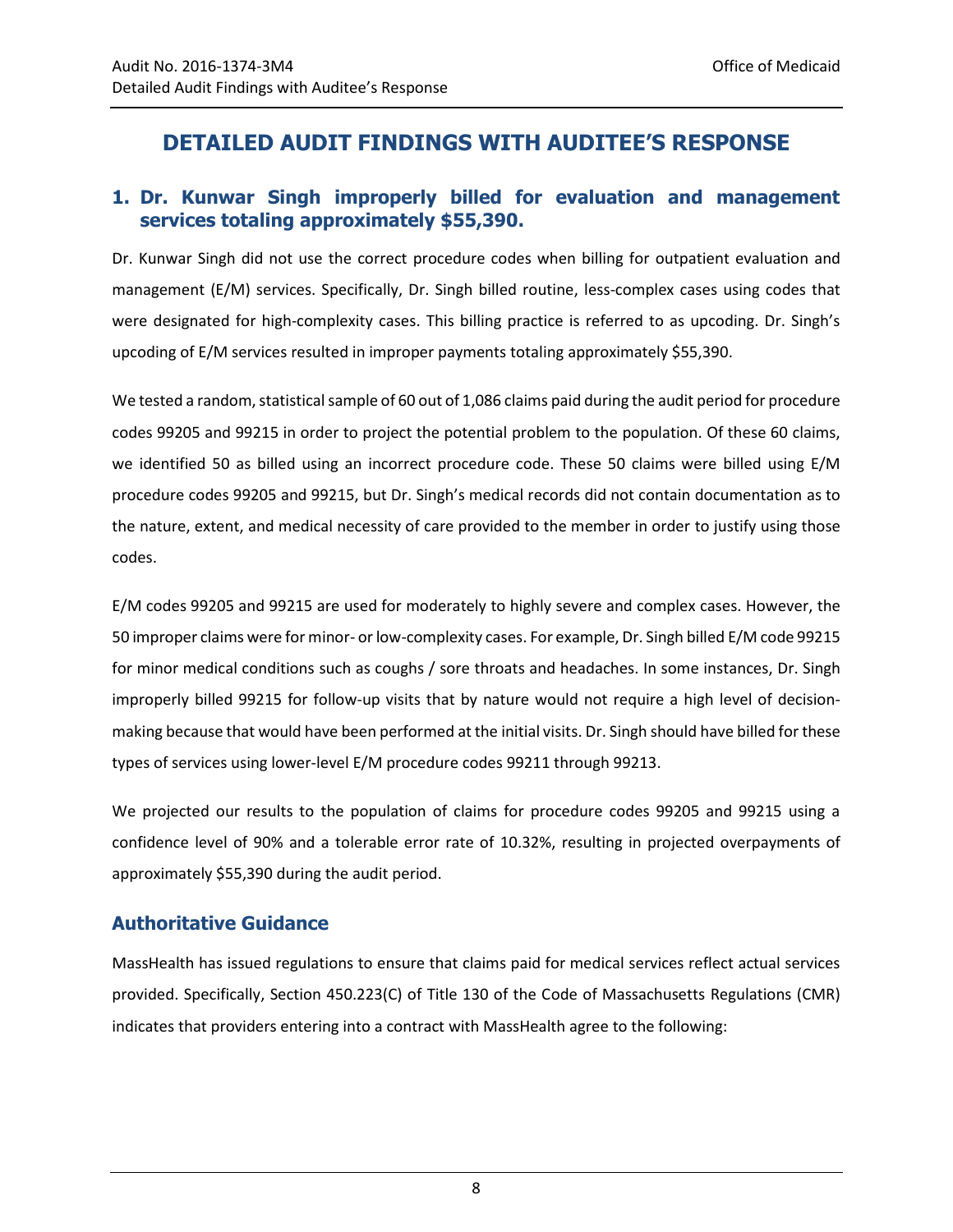The submission of any claim by or on behalf of the provider constitutes a certification (whether or not such certification is reproduced on the claim form) that . . . the information submitted in, with, or in support of the claim is true, accurate, and complete.

Additionally, 130 CMR 450.307 states,

- (A) No provider may claim payment in a way that may result in payment that exceeds the maximum allowable amount payable for such service under the applicable payment method.
- (B) Without limiting the generality of 130 CMR 450.307(A), the following billing practices are forbidden . . .
	- (2) overstating or misrepresenting services, including submitting separate claims for services or procedures provided as components of a more-comprehensive service for which a single rate of payment is established.

The American Medical Association's *Current Procedural Terminology Professional Edition 2014* (the CPT Codebook) and the Centers for Medicare and Medicaid Services' (CMS's) *Documentation Guidelines for Evaluation and Management (E/M) Services* provide guidance on billing for E/M services provided to new or established patients: Of the 10 E/M procedure codes for such patients, physicians should bill using the one that best reflects the level of service provided given the seven factors previously described (see [Overview of Audited Entity\)](#page-6-0), including complexity of medical decision-making, nature of presenting problem, and face-to-face time. In addition, MassHealth's rate schedule for E/M codes defines specific payment amounts for each code, as shown below.

| <b>E/M Procedure</b><br>Code | Payment<br>Amount | Face-to-Face<br>Time | <b>Description</b>                                                                                                                                 |
|------------------------------|-------------------|----------------------|----------------------------------------------------------------------------------------------------------------------------------------------------|
| 99201                        | \$45.56           | 10 minutes           | New patient, self-limited or minor presenting problem,<br>requiring the presence of a physician or other qualified<br>healthcare professional      |
| 99202                        | \$78.04           | 20 minutes           | New patient, low- to moderate-severity presenting problem,<br>requiring the presence of a physician or other qualified<br>healthcare professional  |
| 99203                        | \$112.75          | 30 minutes           | New patient, moderate presenting problem, requiring the<br>presence of a physician or other qualified healthcare<br>professional                   |
| 99204                        | \$172.34          | 45 minutes           | New patient, moderate- to high-severity presenting problem,<br>requiring the presence of a physician or other qualified<br>healthcare professional |

## **Rates and Descriptions of E/M Codes**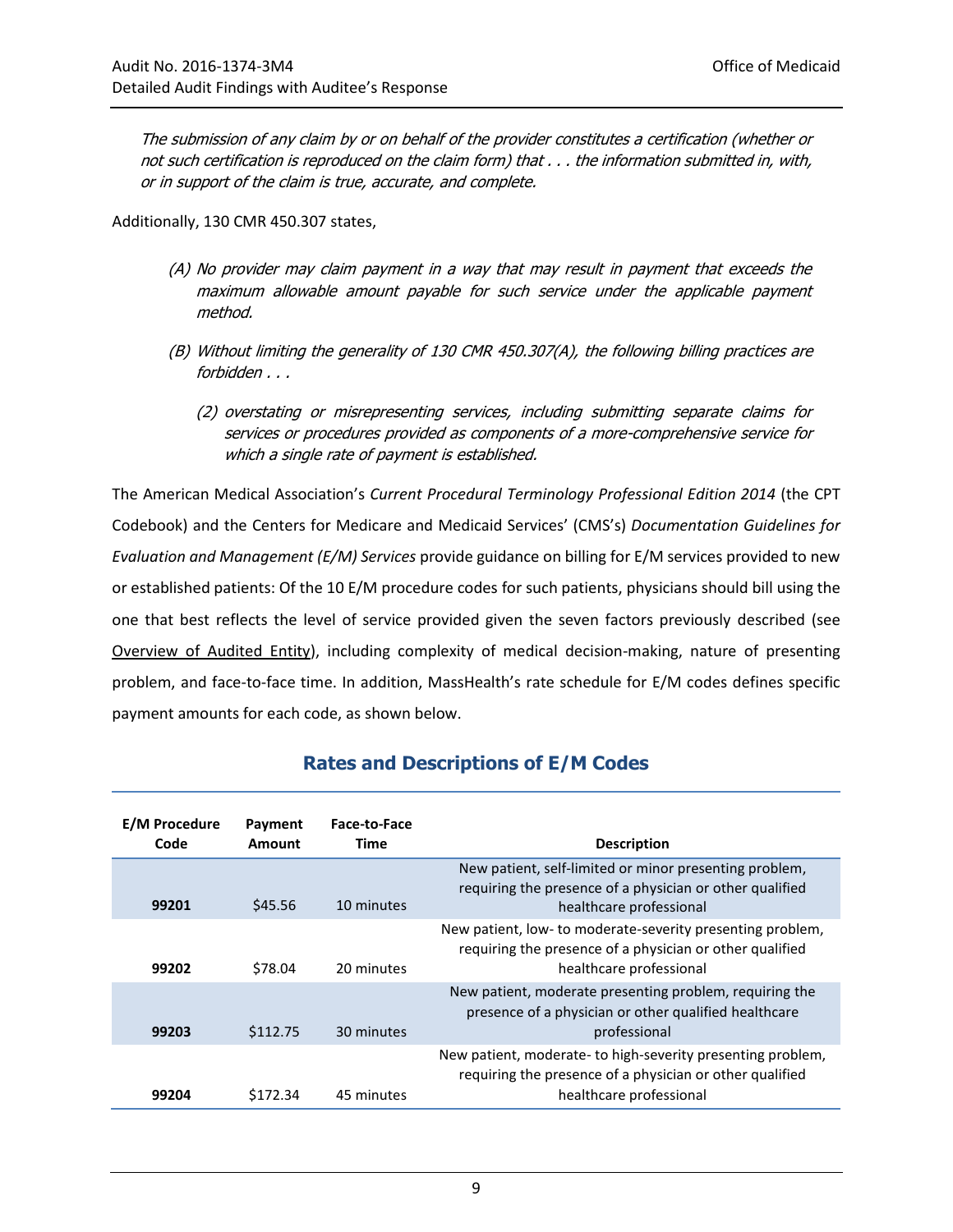| <b>E/M Procedure</b><br>Code | Payment<br>Amount | Face-to-Face<br>Time | <b>Description</b>                                                                                                                    |
|------------------------------|-------------------|----------------------|---------------------------------------------------------------------------------------------------------------------------------------|
|                              |                   |                      | New patient, moderate- to high-severity presenting problem,<br>requiring the presence of a physician or other qualified               |
| 99205                        | \$214.52          | 60 minutes           | healthcare professional                                                                                                               |
| 99211                        | \$21.31           | 5 minutes            | Minimal presenting problem, which may not require the<br>presence of a physician                                                      |
| 99212                        | \$45.95           | 10 minutes           | Self-limited or minor presenting problem, requiring the<br>presence of a physician or other qualified healthcare<br>professional      |
| 99213                        | \$76.38           | 15 minutes           | Low- to moderate-severity presenting problem, requiring the<br>presence of a physician or other qualified healthcare<br>professional  |
| 99214                        | \$112.57          | 25 minutes           | Moderate- to high-severity presenting problem, requiring the<br>presence of a physician or other qualified healthcare<br>professional |
| 99215                        | \$150.52          | 40 minutes           | Moderate-to high-severity presenting problem, requiring the<br>presence of a physician or other qualified healthcare<br>professional  |

There are significant differences in the reimbursement amounts among these E/M codes. The chart below illustrates these differences for office visits for established patients.



E/M reimbursement rates increase significantly, as much as 110%, with every increase in procedure-code level.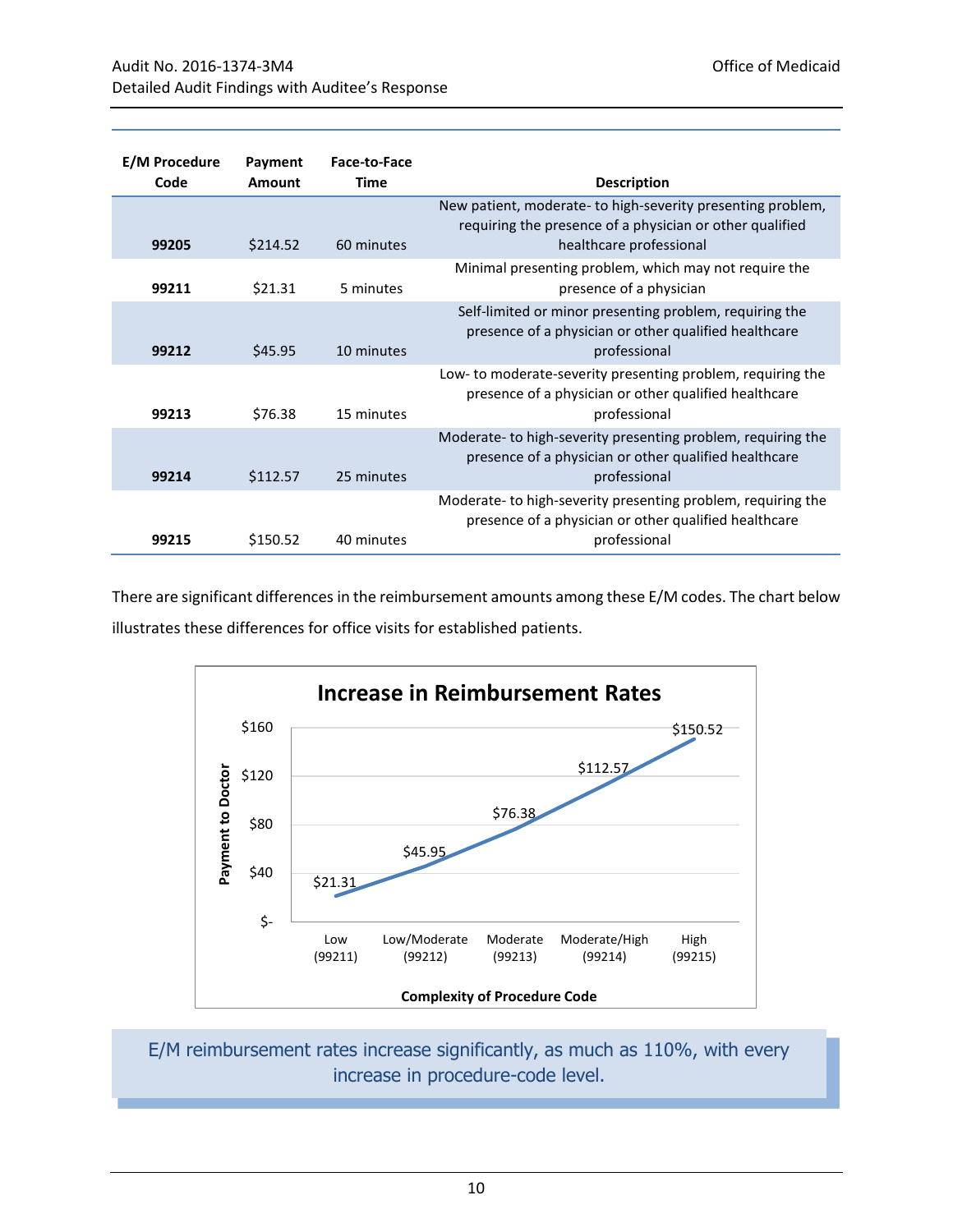## **Reasons for Upcoded Claims**

In our review of Dr. Singh's billing procedures and discussions with his billing clerk, we found that the level of visit (procedure code) billed was not reviewed for appropriateness. Although the procedures required a review of patient documentation to ensure that levels of visits, diagnoses, and procedures were appropriate, the review was not sufficient to catch billing inaccuracies.

Also, Dr. Singh routinely provided medical services to his patients that were not related to their specific problems or the reasons for their visits, and were therefore of questionable medical necessity, which resulted in a higher billing rate. Dr. Singh's view, as documented in his procedures, is that billing for highcomplexity initial and established office visits (procedure codes 99205 and 99215) would accomplish the following:

- a decrease in the number of admissions to inpatient facilities
- a decrease in the number of emergency-room visits
- a decrease in the number of "specialty consultations"
- an increase in self-management, to help make lifestyle changes (e.g., nicotine aid, counseling, treatments for obesity and depression)

Also, Dr. Singh stated that he preferred to bill a single more-complex code instead of multiple less-complex codes in order to save the Commonwealth money.

However, irrespective of Dr. Singh's personal views, he must follow state regulations, the CPT Codebook, and the CMS *Documentation Guidelines for Evaluation and Management (E/M) Services*.

#### <span id="page-14-0"></span>**Recommendations**

- 1. Dr. Singh should collaborate with MassHealth to repay the approximately \$55,390 in improper payments he received from the upcoding of claims.
- 2. Dr. Singh should develop internal controls to ensure that his claims are not upcoded for E/M services. At a minimum, these controls should ensure that his billing staff has sufficiently reviewed required documentation to support each claim.

#### **MassHealth's Response**

1. MassHealth agrees with [the Office of the State Auditor's, or OSA's] finding that Dr. Kunwar Singh improperly billed for Evaluation and Management (E/M) services totaling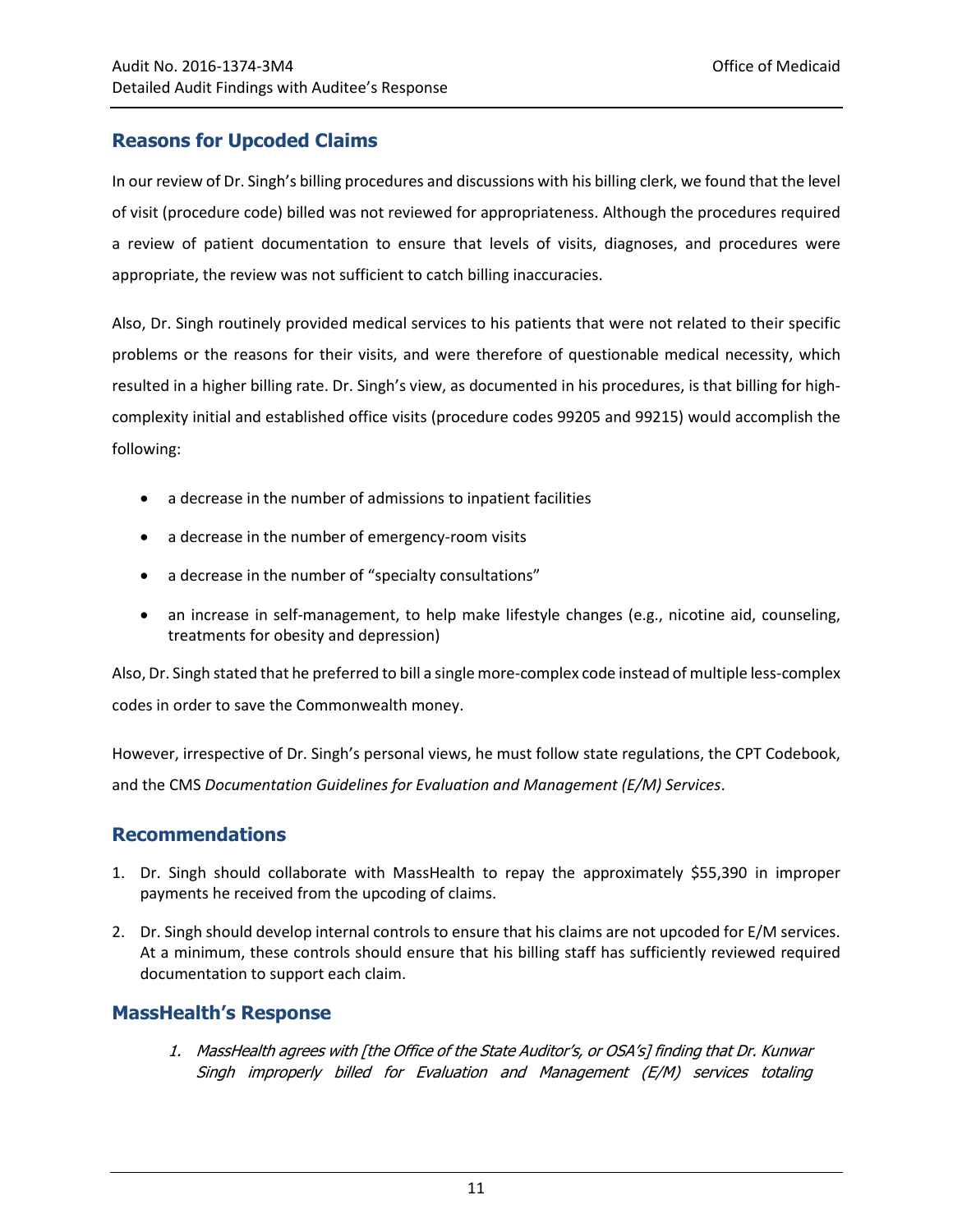approximately \$55,390. MassHealth's Program Integrity Unit will work with Dr. Singh to recover the overpayment once the final report has been issued.

2. MassHealth agrees with [OSA's] finding that Dr. Singh should develop internal controls to prevent upcoding on future claims. MassHealth will work with Dr. Singh and his employees to provide education on MassHealth policies and to improve the process by which Dr. Singh's office reviews and submits claims. To ensure Dr. Singh implements proper billing procedures going forward, MassHealth will monitor his claims utilizing data analytics to detect possible upcoding. Based on the monitoring results, MassHealth may request medical records or conduct unannounced on-site audits to ensure that Dr. Singh has correctly billed for the services rendered.

#### **Auditee's Response**

#### **Government Auditing Standards Not Met**

First, it does not appear the OSA's performance audit of the selected outpatient medical evaluation and management ("E/M") claims for the services Dr. Singh provided to his MassHealth patients was conducted in accordance with generally accepted government auditing standards. At a meeting with OSA staff on December 29, 2015, Dr. Singh was informed his performance audit was conducted by members of OSA staff who were not medical professionals. According to the United States Government Accountability Office's Government Auditing Standards (2011 revision), the staff assigned to a performance audit should collectively possess "skills appropriate for the work being performed; for example, . . . specialized knowledge in subject matters, such as . . . medical . . . if the work calls for such expertise." GAO Standard 3.72. If the auditing staff does not possess the required technical expertise, it may be required to use specialists such as "medical professionals." GAO Standard 6.42. As set forth below, medical expertise was required for a determination of the appropriate level of E/M services.

For example, a determination of the appropriate level of medical care provided to a patient is based upon the physician's clinical judgment. According to the Center for Medicare and Medicaid Service's 1997 Documentation Guidelines for Evaluation and Management Services ("CMS Guidelines"), which the OSA relies upon in its report, "[t]he type  $\ldots$  and content of examination are selected by the examining physician and are based upon clinical judgment, the patient's history, and the nature of the presenting problem(s)." . . . The OSA concluded that in 38 cases, the comprehensive examination conducted by Dr. Singh was "excessive based on the [chief complaint] and previous visit," although it did not provide any of the facts on which it based its belief. . . . At a minimum, therefore, the staff assigned to the audit should have possessed medical expertise in order to properly assess the clinical judgment exercised by Dr. Singh, as well as the patient's history and nature of presenting problems, to determine the appropriate level of examination.

Further, the Draft Audit report concludes, in part, that Dr. Singh did not use the correct procedure codes when billing for certain outpatient E/M services because the MassHealth patients had "minoror low-complexity cases." . . . However, a determination of the complexity of medical decision making—one of the key components which define the level of E/M service—cannot be made by an individual who does not have medical expertise. Indeed, the determination of risk, which is a factor in the complexity of decision making, "is complex and not readily quantifiable." CMS Guidelines at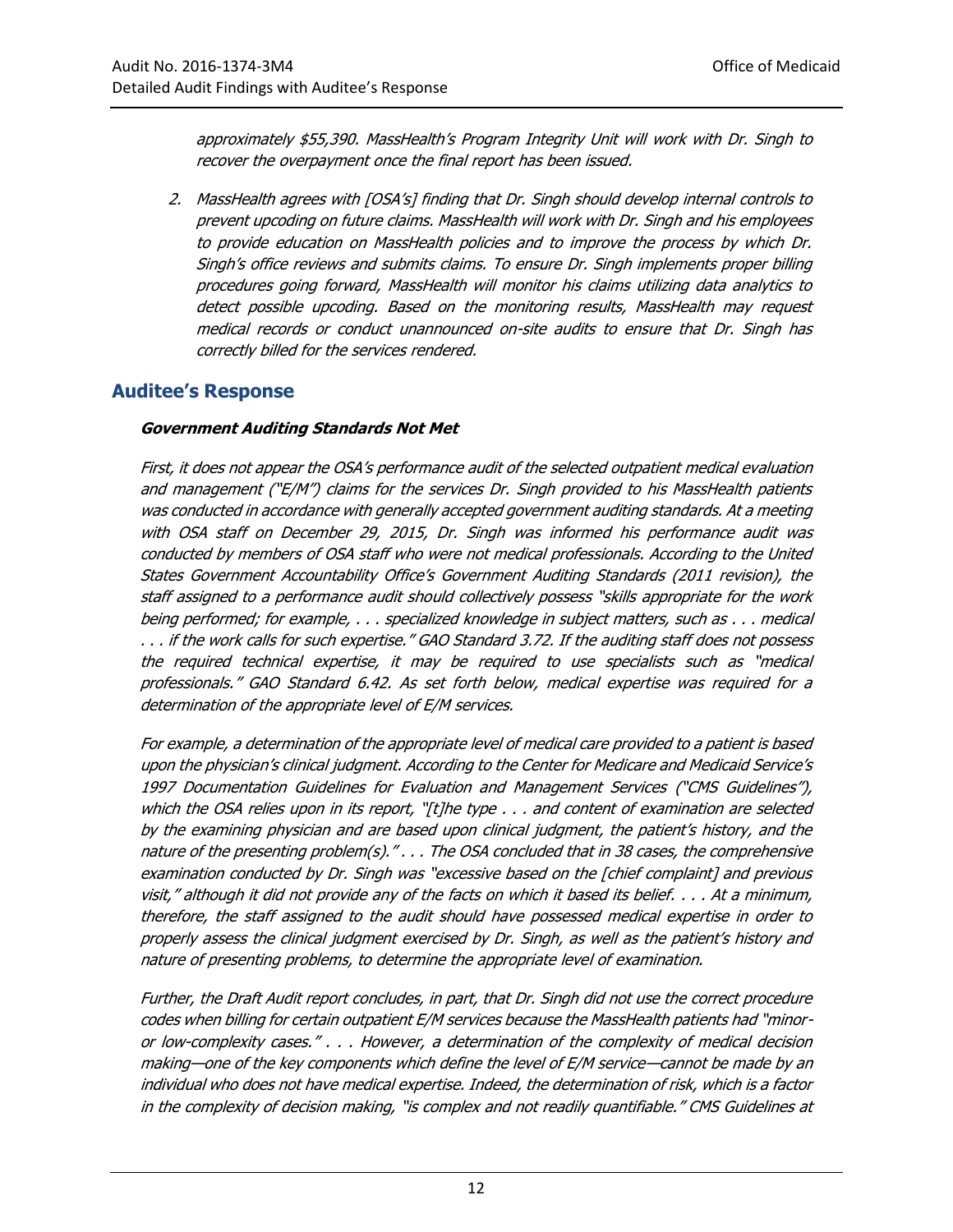p. 46. Medical expertise is required for a determination of risk not only because it is not readily quantifiable, but also because, for example, "[t]he assessment of risk of the presenting problems(s) is based on the risk related to the disease process anticipated between the present encounter and the next one." Id. An individual who does not have medical expertise regarding disease processes cannot make a determination regarding the relevant risks for the patient based on the patient's presenting problems. In order to competently assess the complexity of a patient's case, which involves an assessment of medical decision making and a determination of risk factors based on the patient's presenting problems and history, the expertise of a medical professional is required. For these reasons, based on the lack of medical expertise in performing the audit, the OSA's audit does not conform to generally accepted government auditing standards, e.g. GAO Standards 3.72 & 6.42, and its findings cannot be deemed to be a determination of overpayment for purposes of 130 CMR 450.237.

#### **Dr. Singh Met CMS and CPT Guidelines . . .**

The complexity of medical decision making is not the sole component used in selecting the level of an outpatient E/M visit as the Draft Audit Report implies. There are six additional components which are used in defining the levels of E/M services: history, examination, counseling, coordination of care, nature of presenting problem(s), and time. CMS Guidelines at p. 4. In sum, the level of E/M service corresponds to the amount of skill, effort, responsibility, time and medical knowledge required for the physician to deliver the services to the patient.

The component of counseling is considered to be an "important" E/M service. [American Medical Association's Current Procedural Terminology Professional Edition 2016, or CPT Guidelines] at p. 4. Counseling is a discussion with a patient and/or family concerning one or more of the following areas: diagnostic results, impressions, and/or recommended diagnostic studies; prognosis; risks and benefits of management (treatment) options; instructions for management (treatment) and/or follow-up; importance of compliance with chosen management (treatment) options; risk factor reduction; and patient and family education. Id. In cases where the visit consists predominantly of counseling or coordination of care, time is the key or controlling factor to qualify for a particular level of E/M services. CMS Guidelines at p. 48.

Face-to-face time with the patient, which is another component defining the level of E/M service, includes "time spent performing such tasks as obtaining a history, examination, and counseling the patient." CPT Guidelines at p. 8. "The face-to-face time associated with the services described by any E/M code is a valid proxy for the total work done before, during, and after the visit." Id. "The nature of the presenting problem and time are provided in some levels to assist the physician in determining the appropriate level of E/M service." Id. at 9. Typically, 60 minutes is spent face-toface with the patient and/or family for a 99205 level visit and 40 minutes for 99215 level visit. Id. at 12, 13.

To be sure, the complexity of medical decision making, history and examination are considered to be key components. Id. However, for E/M code 99215, which was the code used in the majority of claims reviewed by the OSA, only two of these three key components are required. CPT Guidelines at p. 13. In Dr. Singh's case, in 18 of the 44 cases the OSA alleges were incorrectly coded as 99215 visits, the OSA does not dispute Dr. Singh conducted a comprehensive history and a comprehensive examination—the two key components required for a 99215 level visit. It is also undisputed that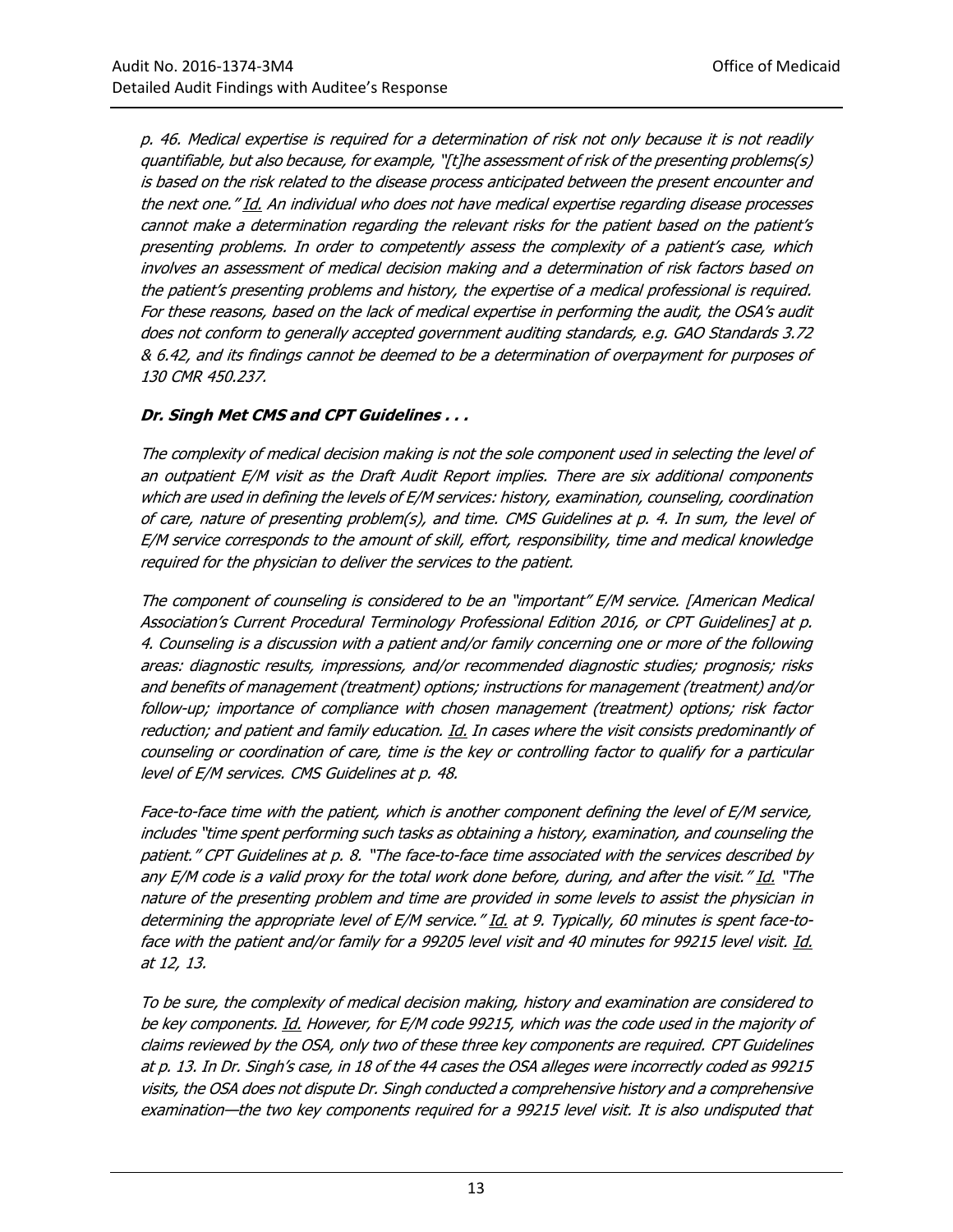in all but one of the 50 claims contested by OSA, Dr. Singh provided his patients with a documented comprehensive examination. Indeed, the CPT Guidelines recognize that a comprehensive multisystem examination as performed by Dr. Singh is part of the preventive medicine E/M service physicians provide to their patients. CPT Guidelines at p. 9.

In addition to the comprehensive examination and comprehensive history provided to his patients, it is undisputed Dr. Singh provided counseling to these patients and their families (up to 30 minutes), which included a discussion of diagnostic results, recommended diagnostic studies, the importance of compliance with treatment options, risk factor reduction, and patient and family education, as detailed in the medical records he provided to OSA. Dr. Singh also spent at least 40 to 60 minutes of face-to-face time with each patient, depending on whether the E/M visit was for a new or existing patient, obtaining a history, performing an examination, and counseling to the patient. Again, the documentation in Dr. Singh's records supports that he provided the amount of face-to-face time with each patient that would warrant the billing of a 99205 or 99215 E/M visit. The amount of time Dr. Singh spends with his patients is also indicative of the complexity of their medical issues. Again, as set forth in the patient records provided to OSA, these patients had numerous presenting problems and comorbidities requiring extensive management and expertise, not just a simple cough, sore throat, or headache as the Draft Audit Report suggests.

The time intensive and comprehensive level of care Dr. Singh provided to his patients as a 99205 or 99215 level E/M visit not only met the CMS Guidelines and CPT Guidelines, but has greatly improved the overall quality of his patients' health and in all cases reduced or eliminated the need for hospitalizations. From the OSA summary previously provided to Dr. Singh, it appears OSA did not even consider or simply disregarded the important factors of counseling, coordination of care and face-to-face time in these cases, and yet conceded he performed a comprehensive examination in virtually all cases and conducted a comprehensive history in many cases. . . . To the extent OSA considered the comprehensive examinations to be "excessive" or the complexity of his patients' medical issues to not require a high level of decision making, it did not have the medical expertise to make such a determination. For all of these reasons, these claims cannot be deemed to be "upcoded" to a 99205 or 99215 visit, and, more importantly based on this evidence, cannot amount to a determination as an overpayment pursuant to 130 CMR 450.237. . . .

#### **Lack of Detailed Findings . . .**

The OSA's Draft Audit Report and summary include its conclusions, but fails to provide Dr. Singh with the requisite facts on which it bases its belief or identify the amount believed to be overpaid for each claim or the reasons therefor such that he has a reasonable opportunity to submit additional data and argument to MassHealth to support his claim for reimbursement. Indeed, there is no transparency in the Draft Audit Report with regard to the calculation of overpayment. Accordingly, OSA's conclusions in its Draft Audit Report cannot be a determination of overpayment for purposes of 130 CMR 450.237.

#### **Randomness of Audit**

In its audit, OSA did not calculate the amount of alleged overpayment based upon a review of a representative sample of Dr. Singh's MassHealth claims drawn from the total number of claims submitted during the time period. Instead, OSA conducted its audit by selecting only certain claims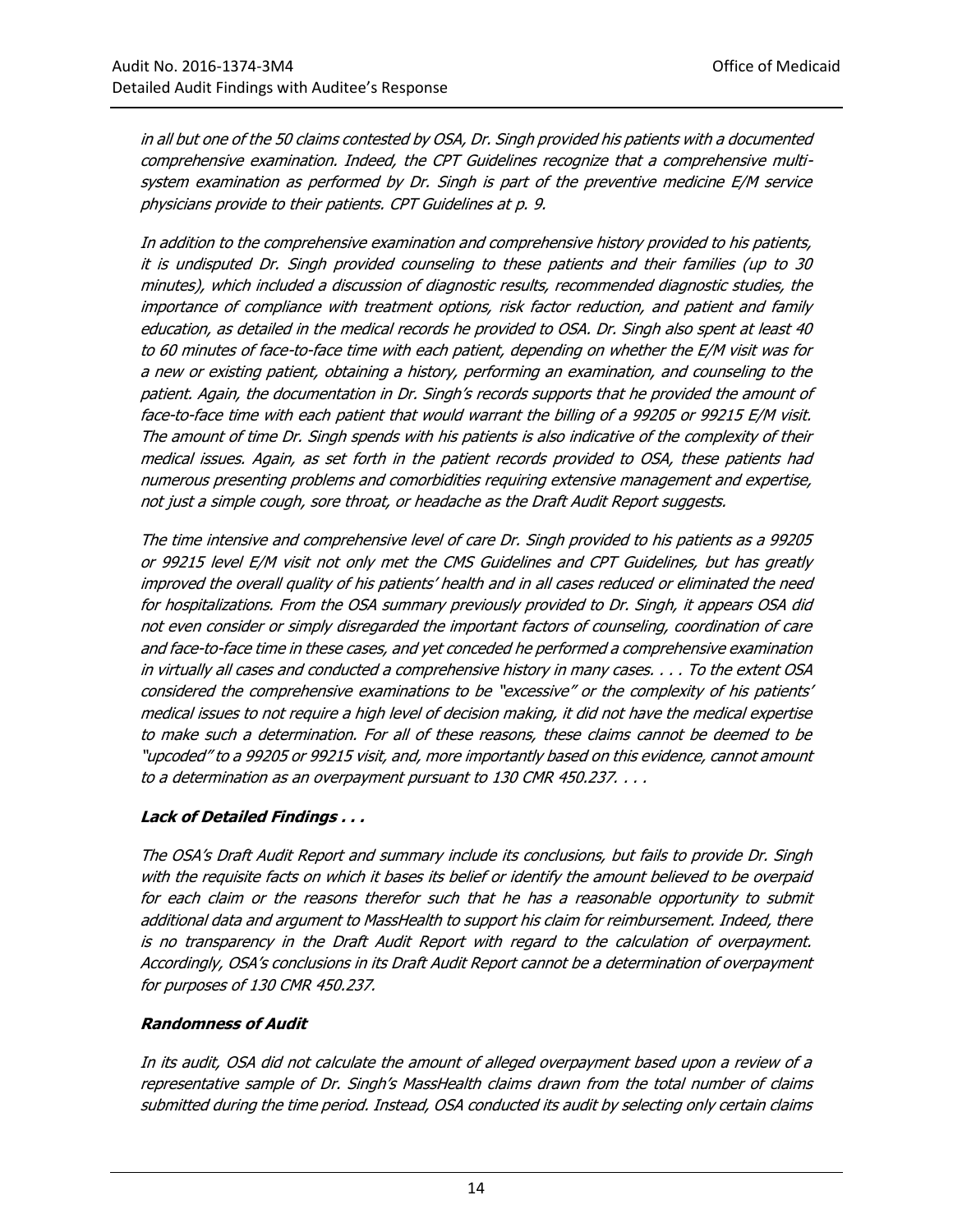for E/M services coded as 99205 or 99215 during the time period. Consequently, OSA's calculation does not meet the random sampling requirements of 130 CMR 450.236, and, therefore, cannot be considered to be a determination of overpayment for purposes of 130 CMR 450.237.

#### **Recommendations Regarding Internal Controls**

Dr. Singh will review his internal controls to ensure that his claims for E/M services are billed at the appropriate level and adequate checks and balances are in place. In the near future, he anticipates his office will be switching to new medical record software, which will include artificial intelligence to code each visit as documented in the medical record. This coding will be further reviewed and verified by both the physician and billing staff.

In addition, Dr. Singh is a physician member of the Hallmark Health System ("Hallmark"), an affiliate of Partners Community Healthcare Inc. As a benefit to the physician members of its network, Hallmark hired a medical record compliance specialist to provide guidance on documentation and coding to it members. Dr. Singh is receiving regular feedback from the specialist and expects to meet with her shortly to discuss best practices with regard to the coding of E/M services. Finally, Dr. Singh welcomes any outreach provided by MassHealth to educate physicians on proper billing for E/M services.

#### **Auditor's Reply**

In his response, Dr. Singh asserts that the audit was not conducted in accordance with generally accepted government auditing standards because OSA personnel were not medical professionals and did not collectively possess skills appropriate for the work being performed. This is not correct. The audit team did have the necessary expertise to audit Dr. Singh's billing practices. The Massachusetts Legislature gives OSA an annual appropriation for the operation of the Medicaid Audit Unit. The goal of the unit is to prevent and identify fraud in the MassHealth system. To accomplish this goal, OSA has hired and trained a unit staff that focuses solely on the MassHealth program, including contracted service providers such as Dr. Singh. OSA has conducted numerous provider audits, including audits of dentists, physicians, nurse practitioners, laboratories, and others. When audit teams require assistance with issues related to medical decision-making, they obtain assistance from relevant medical experts as well as MassHealth. As part of this audit, we met with MassHealth's Office of Clinical Affairs' medical management director and his staff to discuss Dr. Singh's medical records, supporting documentation, billing practices, and member claims. Thus, by using specially trained audit staff and obtaining MassHealth's assistance, OSA has complied with generally accepted government auditing standards on this audit.

In order to assess the validity of Dr. Singh's claims, the audit team performed a detailed review of sampled members' medical records, including documentation for complexity of medical decision-making, history,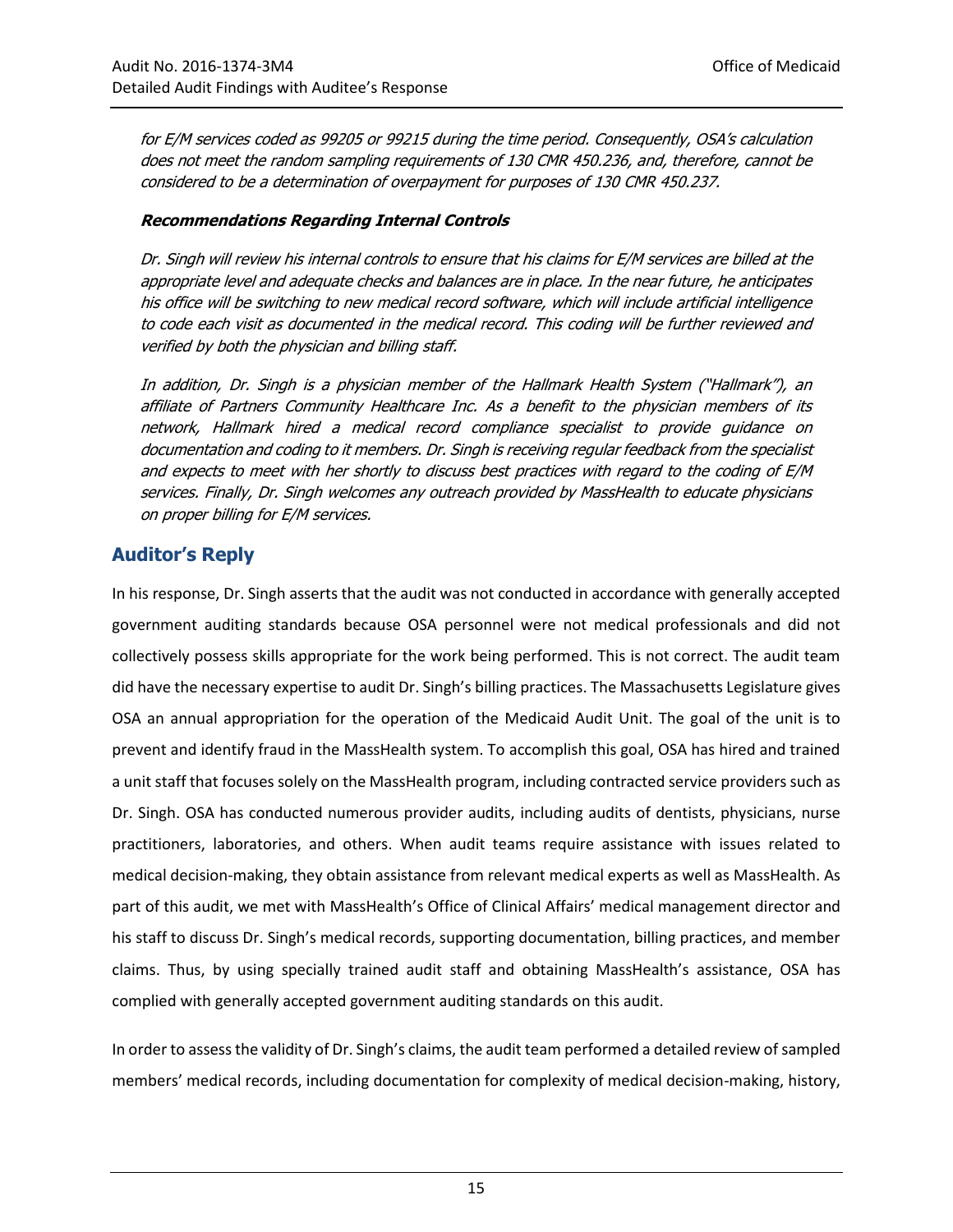examination, counseling, coordination of care, nature of presenting problem(s), and time. Our review found that Dr. Singh's records were inconsistent and unclear and appeared to carry over medical information from previous visits, making it difficult to determine what services were actually performed for members on a particular day. This is contrary to 130 CMR 433.409, which states,

- (A) Payment for any service listed in 130 CMR 433.000 is conditioned upon its full and complete documentation in the member's medical record. . . .
- (B) In order for a medical record to document completely a service or services to a member, that record must set forth the nature, extent, quality, and necessity of care provided to the member. When the information contained in a member's medical record is not sufficient to document the service for which payment is claimed by the provider, the MassHealth agency will disallow payment for the claimed service.

MassHealth's Office of Clinical Affairs staff confirmed that Dr. Singh's medical records were deficient and did not support the claims he submitted using procedure codes 99205 and 99215. MassHealth also confirmed that in most cases, a comprehensive visit, which included Dr. Singh's examination of eight body areas, was excessive based on the member's presenting problem.

In addition, MassHealth pointed out many instances of questionable patient care. For example, Dr. Singh would denote an acute disorder in a member's medical record, but did not document any referral to a specialist or provide any detailed notes on the disorder in the record. This practice would make it difficult to determine the severity of the presenting problem or justify the use of procedure codes 99205 and 99215. MassHealth concluded that Dr. Singh did not bill appropriately and that his quality of care to some patients was questionable.

Our audit work identified other factors supporting our conclusion that Dr. Singh improperly billed for member services, as described below.

- Dr. Singh stated that he prefers to see his patients less often for longer periods of time rather than seeing them more often for short periods. He said that this resulted in a few claims for highcomplexity procedure codes rather than many claims for low-complexity procedure codes. He added that this type of scheduling was easier for members to keep and saved money for the Commonwealth. However, our review found cases in which Dr. Singh billed high-complexity codes for the same members on multiple occasions over a short period of time, which contradicts his assertion that the practice results in fewer high-complexity codes billed. For example, for one member, Dr. Singh submitted five claims for procedure code 99215 over a two-month period.
- Dr. Singh's documented procedures state that billing for high-complexity initial and established office visits (procedure codes 99205 and 99215) will decrease the numbers of emergency-room visits, "specialty consultations," and admissions to inpatient facilities and increase self-